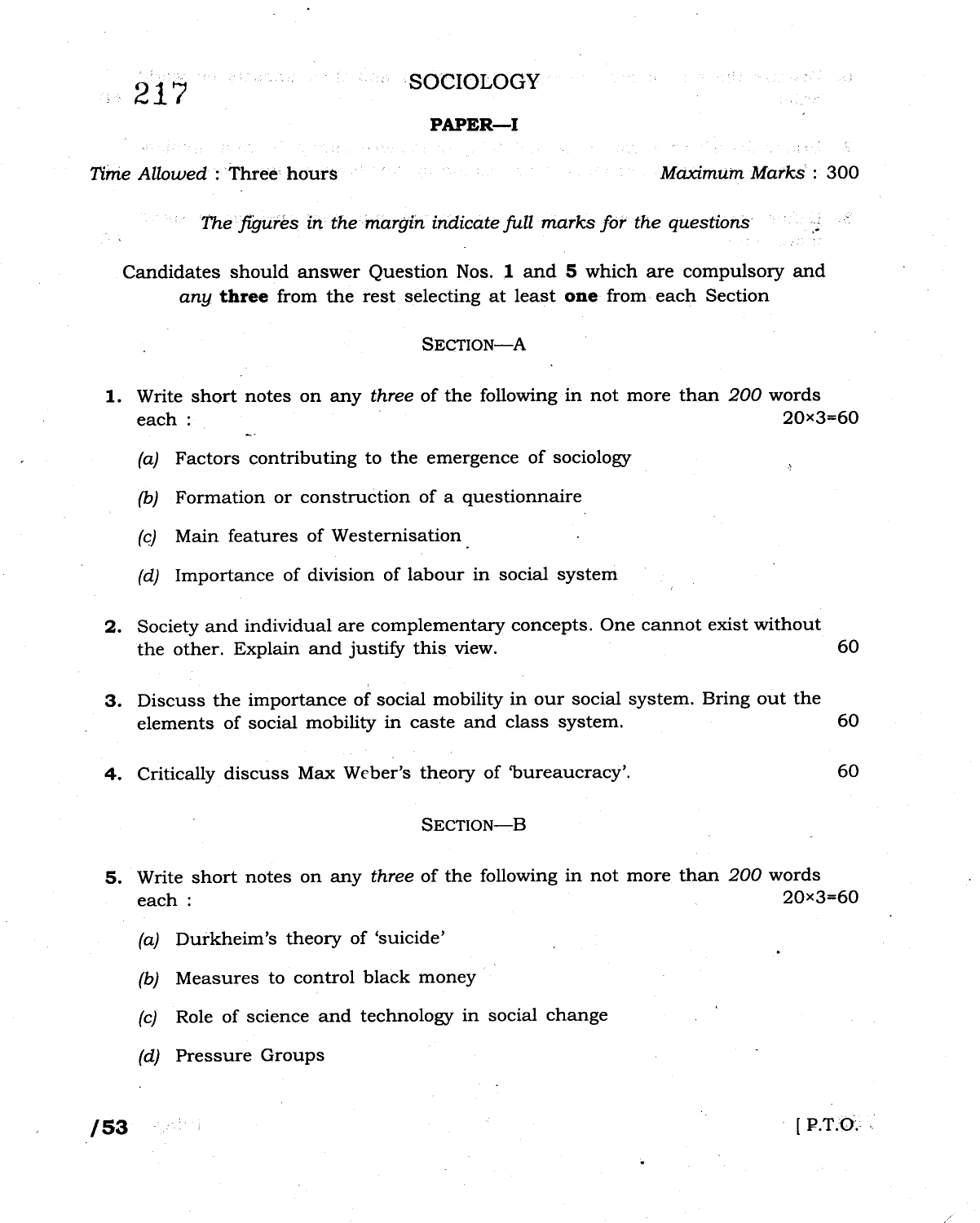- 6. Discuss the role of multinational corporations and their impacts on world order.
- 7. Briefly describe the causes of instability of modern family. In your opinion, what are the effects of modern civilisation on family disorganisation?  $-60$  $\mathcal{F}(\mathcal{L})$
- 8. Define social movement. Discuss some of the important theories of social  $\mathbf{60}$ movements.

 $\omega \in \mathbb{R}^{n \times n}$ 

12RQ-500

60

بالإبار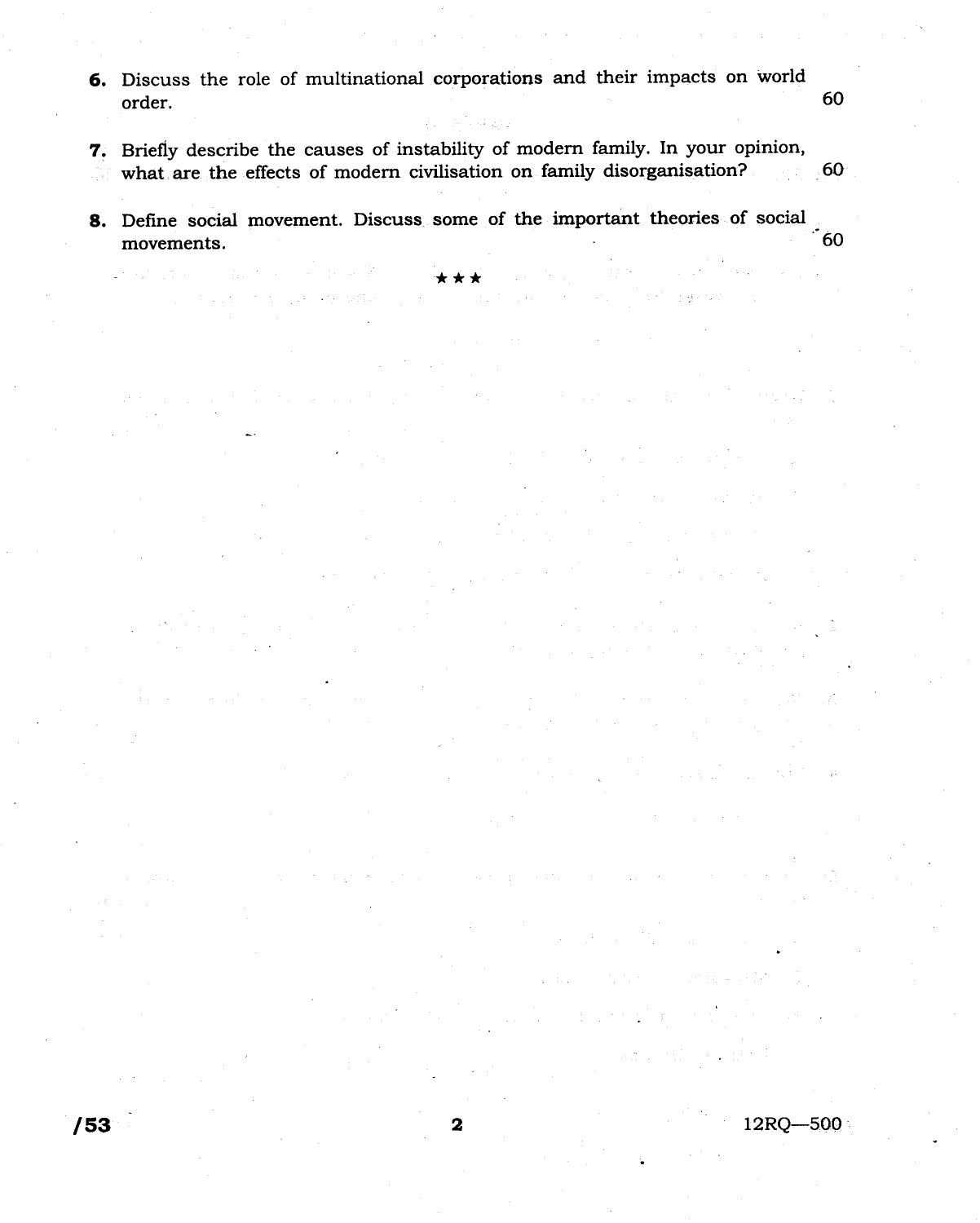# $402$  SOCIOLOGY

### PAPER\_II

## Time Allowed : Three hours

Maximum Marks: 300

.:

The figures in the margin indicate full marks for the questions

Candidates should answer Question Nos. 1 and 5 which are compulsory and any three from the rest selecting at least one from each Section

### SECTION-A

- 1. Write short notes on any *three* of the following in not more than 200 words each :  $e$ ach : 20 $\times$ 3=60
	- $(a)$  Negative and positive effects of Western contact
	- (b) AIDS at the world level and in the Indian context
	- (c) Sociocultural importance of the Vedas
	- (d) Jajmani system in India
- **2.** How important is social planning in the context of economic development in India? 60
- 60 3. What are the main features of caste? Show the extent to which caste system in modern India is changing in the direction of class system.
- 60 4. What do you mean by corruption? Discuss about corruption in public life and among public servants in Indian experience.

### SECTION-B

- 5. Write short notes on any three of the following in not more than 200 words  $e^{20 \times 3} = 60$ 
	- (a) Lokpal Bill in India
	- (b) Problems of Ethnic Identity
	- (c) Ram Krishna Mission
	- (d) Immoral Traffic in Women and Girls